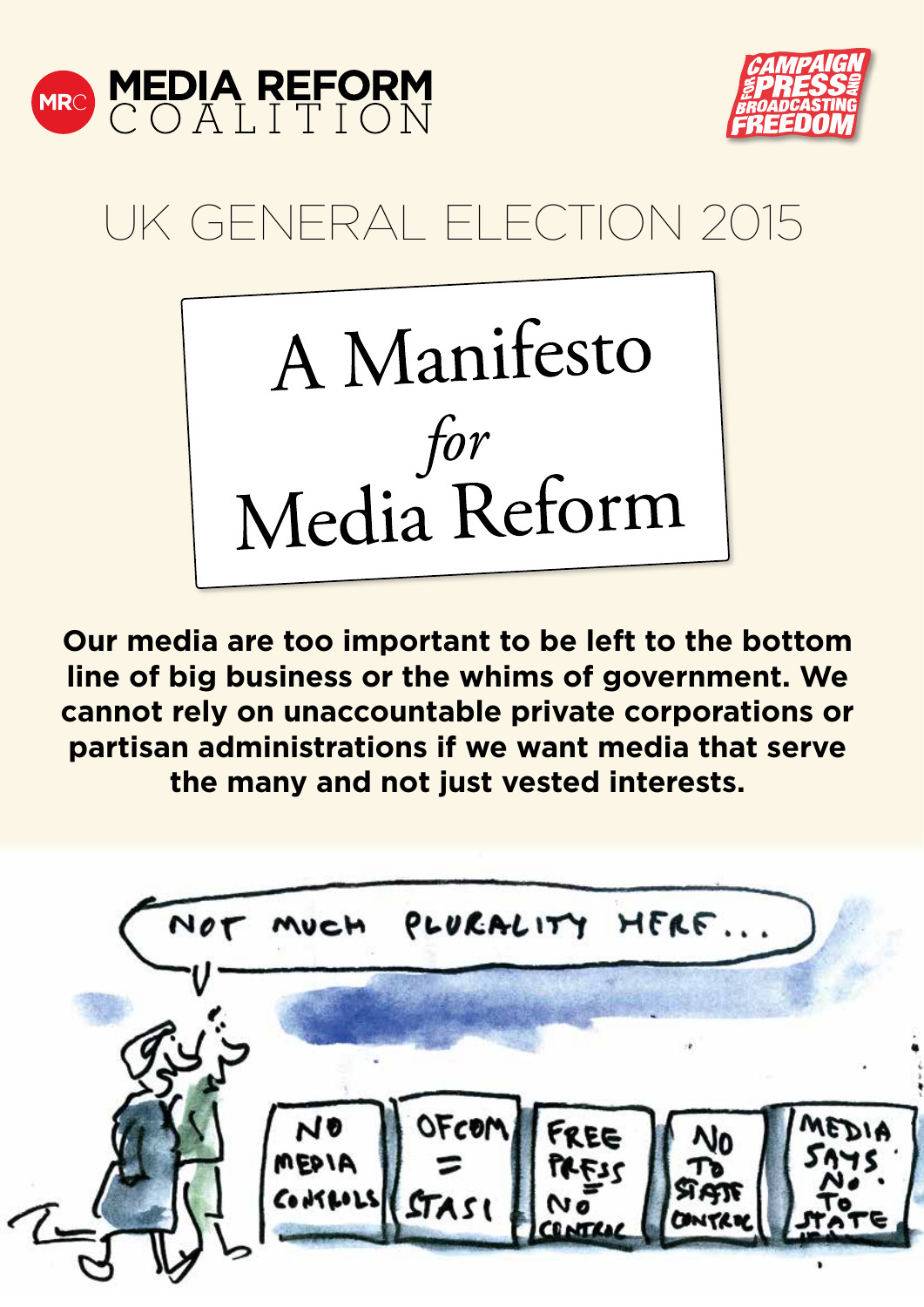## Communications should be organised and regulated in the public interest

**CTEAS' VOICE** 

oκ

**START** HOWLIN

WHEN THE phone hacking scandal surfaced in 2011 it didn't only expose the sickening corruption involving the government and Britain's biggest media company, Rupert Murdoch's News Corporation. It also stopped in its tracks the bid from News Corp to get even bigger by buying

up Sky TV, which is Europe's biggest pay-TV broadcaster – which was on the point of being waved through by Tory culture minister Jeremy Hunt.

This year the resignation of *Daily Telegraph* political commentator Peter Oborne showed how close Big Media are to the

corporate bottom line. All too often they end up protecting powerful interests while failing to represent the lives and experience of women, workers, young people, minorities and migrants. We want media to be more accountable and more responsive to the public they serve.

UK voters want their political parties to promote truly independent media.

We want effective ways to challenge inaccuracies in

#### reporting. We want to ensure communities have access to a diverse range of communication services geared to serving their needs. We want an end to the corruption that surrounds the largest media corporations – but

how do we achieve this?

C o m m u n i c a t i o n s should be organised and regulated in the public interest. This means public involvement and oversight in the decisions made. Overwhelmingly, decisions are made between ministers, senior regulators and powerful commercial interests.

There are five main proposals:

CRESS FREEDOM..

- 1 Controls on media ownership
- 2 Independent, trusted and effective regulation of the press
- 3 Well-funded, independent public service media
- **4** Protection for communication rights
- **5** Action on lobbying and transparency

#### **THIS MUCH AND NO MORE** Time for controls on media ownership

WE NEED regulations to limit how much companies can own, and to require those with significant market shares to meet agreed editorial standards.

Firms with significant market share should help ensure media plurality themselves by adhering to agreed standards, protecting journalistic independence and editorial output. In order to secure plurality, we are proposing ownership caps across the total media market, as well as in separate markets for national and regional news, so that no single voice can control more than 20 or 30 per cent of a designated media market.

Any publisher with a 15 per cent share in a designated market should be subject to a Public Interest test in respect of any merger or takeover. Ownership concentration above the 15 per cent threshold may be permitted if publishers meet certain obligations, such as investment in newsgathering or

*Any publisher with a 15 per cent share in a designated market should be subject to a Public Interest test in respect of any merger or takeover*

original programming, upholding codes of practice, and protecting editorial independence.

This applies to local press as much as the nationals. Over the last 15 years there has been an accelerating concentration of papers into four big groups, with many titles merged or closed. A threatened local paper should be considered a "community asset", so that if it faces closure, a moratorium must be imposed to allow others, such as employee cooperatives or third sector groups, to take it over as a going concern. Charity law should be amended to allow newspapers to become charitable enterprises.

We call on Parliament to

- **A** Limit the power of ministers to override curbs on media concentration
- **A** Impose public service duties on large media groups
- **A** Strengthen the public interest test for media mergers
- Give the regulator Ofcom stronger powers to tackle media concentration and launch periodic reviews of media plurality. Ofcom itself must be made more accountable to the public.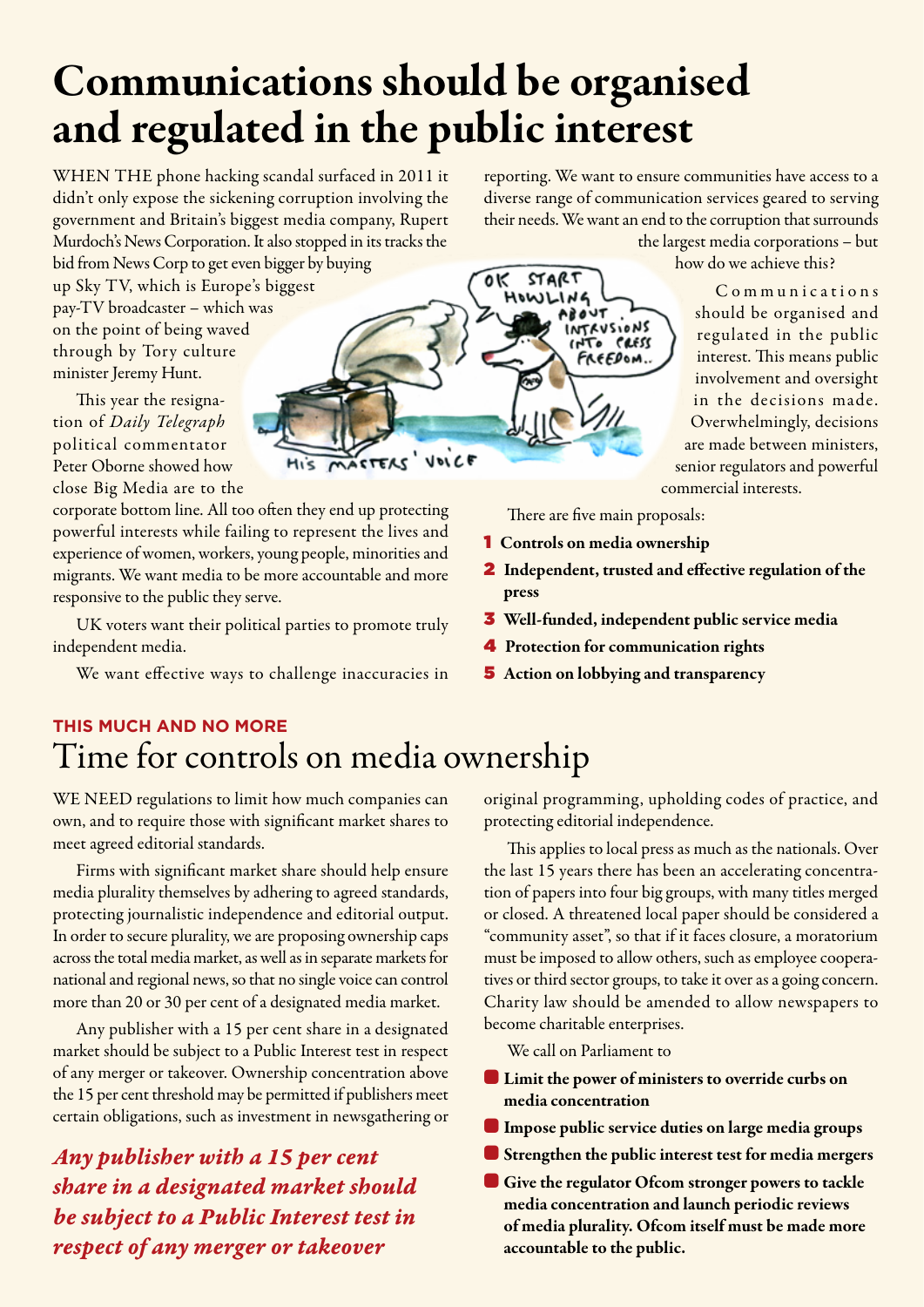#### **MARKING THEIR HOMEWORK** Independent, trusted and effective regulation of the press

WE CALL for the implementation of the arrangements for press self-regulation put forward by the Leveson Inquiry in 2012. In addition we need the system to offer an effective right of reply to inaccuracies, operated by a regulator that represents, among others, working journalists and the public.

The regulator should require publishers to operate a "conscience clause" that enables journalists to refuse to work unethically. All media workers must have the right to union recognition.

With increasing pressures on media to accommodate the commercial demands of owners and advertisers, stronger safeguards are needed to protect editorial independence.



### **HANDS OFF THE BBC!** For well-funded, independent public service media

THE renewal of the BBC Charter and the licence fee settlement due next year must maintain a strong, independent BBC that can perform the central role of public service media across platforms, local neighbourhoods, and communities of interest.

The licence fee remains the best way to finance BBC services by users, but this should be collected as a progressive tax on households, with tiered rates for working households and free services for those in receipt of benefits.

The fee should fund BBC public services alone and cease to be "top-sliced" to finance digital infrastructure or other services that benefit commercial providers who currently have no public service obligations.

We should restore the revenue lost to the BBC caused by the cuts in licence fee imposed under the deal with the coalition government five years ago. Creeping privatization must also be reversed so that the BBC can be a central resource for developing and promoting digital public media for the 21st century.

The BBC has responded to financial and political pressures by becoming too pro-establishment. We want to strengthen BBC independence to ensure that it is strong enough to stand up both to government and commercial pressures, something it has notably failed to do in recent times.

We accept that there is a crisis of trust with the performance and governance of the BBC and a need for a more accountable, democratically elected body to oversee its work. This body should reflect and promote greater cultural diversity, social experiences and opinion across communities. We propose that one third of the members should be elected by licence fee payers, one third should be elected by BBC staff, and one third appointed by an independent panel.

Despite pressure from phone and data companies, a

significant portion of the audiovisual spectrum (which carries the broadcast signal) should be retained in public ownership in order to ensure that free-to-air broadcasting continues to be accessible to all.

Stricter obligations should be imposed on the commercial public service broadcasters relating to levels of investment in original programming and the nature and range of programming at peak times. All providers of broadcasting content should meet public service obligations once they reach a certain threshold of market share in return for access to spectrum.

New sources of finance are required for other public service media. This could include levies on recording equipment, pay TV revenues, advertising income and mobile phone operators. Industry levies should be imposed

*The BBC has responded to financial and political pressures by becoming too pro-establishment. We want to ensure that the BBC is strong enough to stand up both to government and commercial pressures*

on companies like Google and Microsoft, and satellite and cable providers not covered by PSB provisions, to fund public service content across all platforms. And all the big media corporations, including internet giants like Amazon and Google, must be made to pay proper levels of tax.

The nations of the UK through their elected assemblies should be granted greater powers over the regulation of the media. Ofcom and other regulatory bodies should be subject to democratic membership and be charged with upholding and promoting public service media.